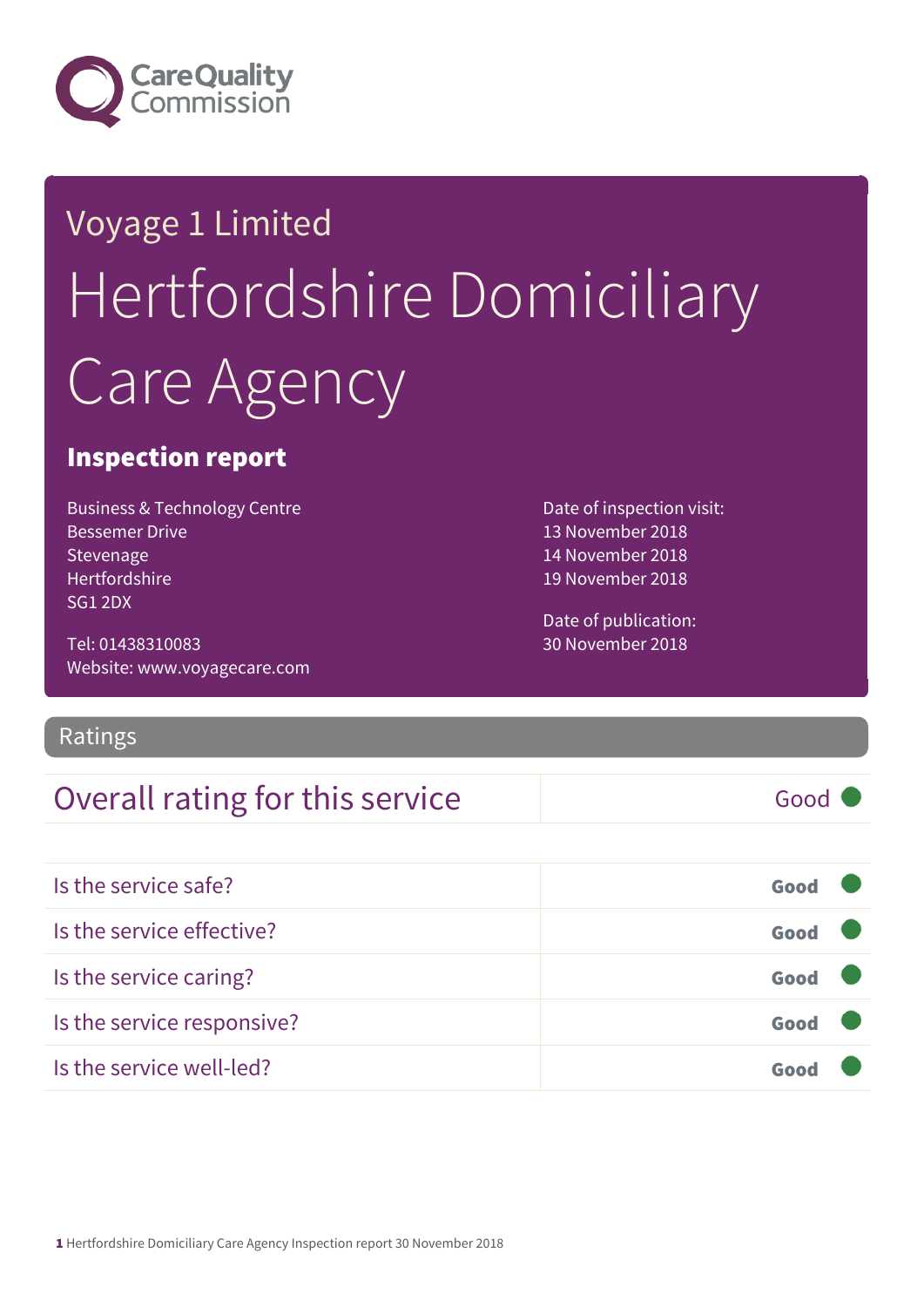#### Summary of findings

#### Overall summary

At our last inspection in February 2016 we rated the service good. At this inspection we found the evidence continued to support the rating of good there was no evidence or information from our inspection and ongoing monitoring that demonstrated serious risks or concerns.

This inspection report is written in a shorter format because our overall rating of the service has not changed since our last inspection.

Hertfordshire Domiciliary Care Agency is a domiciliary care agency and a supported living service. It provides personal care to people living in flats inside a supported living service. It provides a service to older adults and younger adults who have a learning disability. The service was supporting seven people with the regulated activity of personal care at the time of this inspection. The service was supporting others but they were not receiving assistance with the regulated activity.

People's care and housing are provided under separate contractual agreements. CQC does not regulate premises used for supported living; this inspection looked at people's personal care and support.

The care service has been developed and designed in line with the values that underpin the Registering the Right Support and other best practice guidance. These values include choice, promotion of independence and inclusion. People with learning disabilities and autism using the service can live as ordinary a life as any citizen.

The service had a manager who was registered with the Care Quality Commission (CQC). A registered manager is a person who has registered with the CQC to manage the service. Like registered providers, they are 'registered persons'. Registered persons have legal responsibility for meeting the requirements in the Health and Social Care Act and associated Regulations about how the service is run.

People felt safe and staff knew how to recognise and respond to any concerns. Individual risks were assessed and mitigated. Medicines were managed safely and infection control was practised.

People were supported by enough staff who were trained, supported and recruited through a robust process. People had care that met their needs and respected their choices and preferences. Staff knew people well and care plans were clear to support their knowledge of how to meet people's needs. Confidentiality was promoted and privacy and dignity were respected.

People and their relatives knew how to raise concerns and were confident they would be responded to appropriately. People, relatives and staff were positive about the management of the service and felt there was clear leadership. There were systems in place to monitor the quality of the service and address any issues that were found.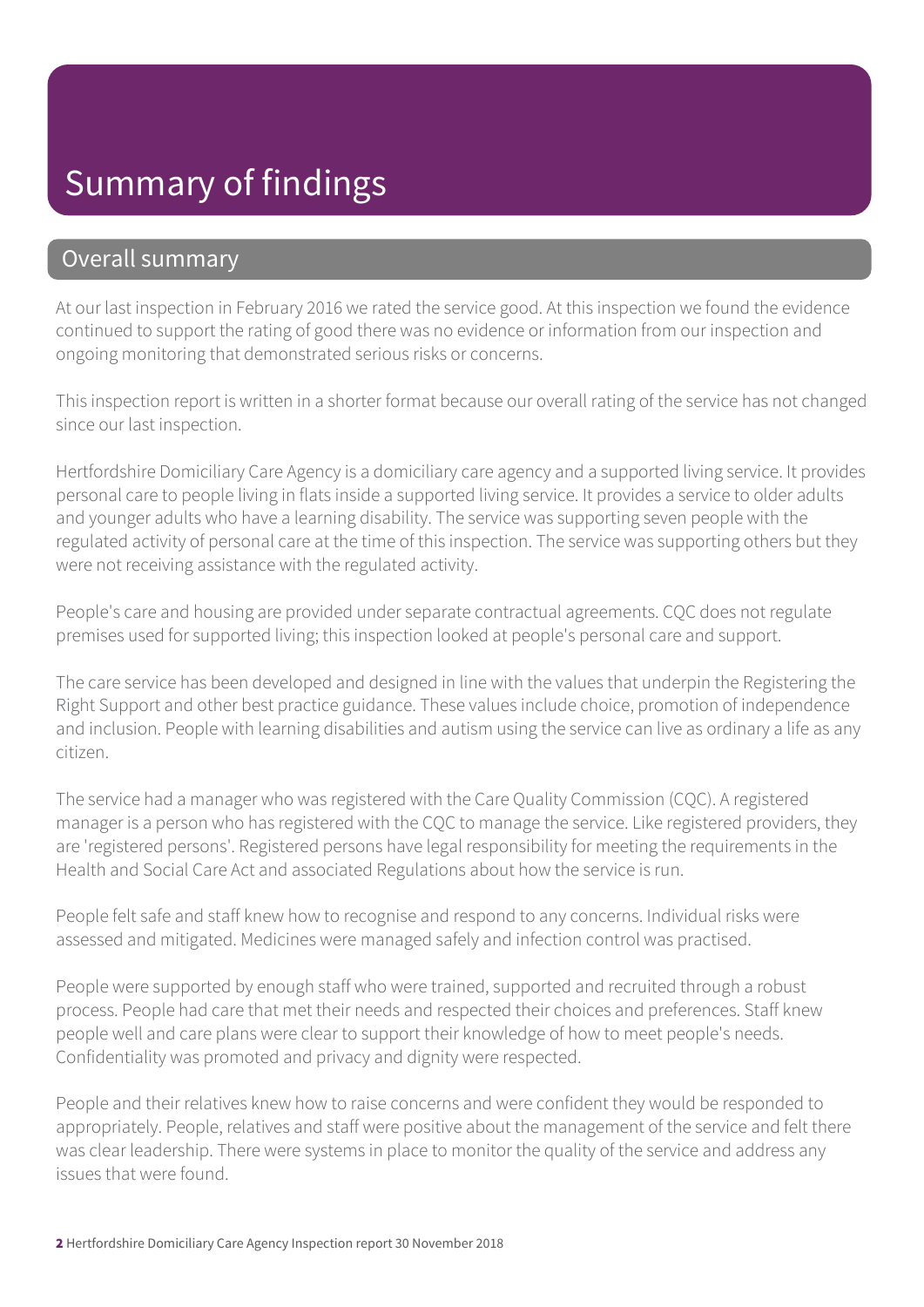#### The five questions we ask about services and what we found

We always ask the following five questions of services.

| Is the service safe?            | Good |
|---------------------------------|------|
| The service remains safe.       |      |
| Is the service effective?       | Good |
| The service remains effective.  |      |
| Is the service caring?          | Good |
| The service remains caring.     |      |
| Is the service responsive?      | Good |
| The service remains responsive. |      |
| Is the service well-led?        | Good |
| The service remains well led.   |      |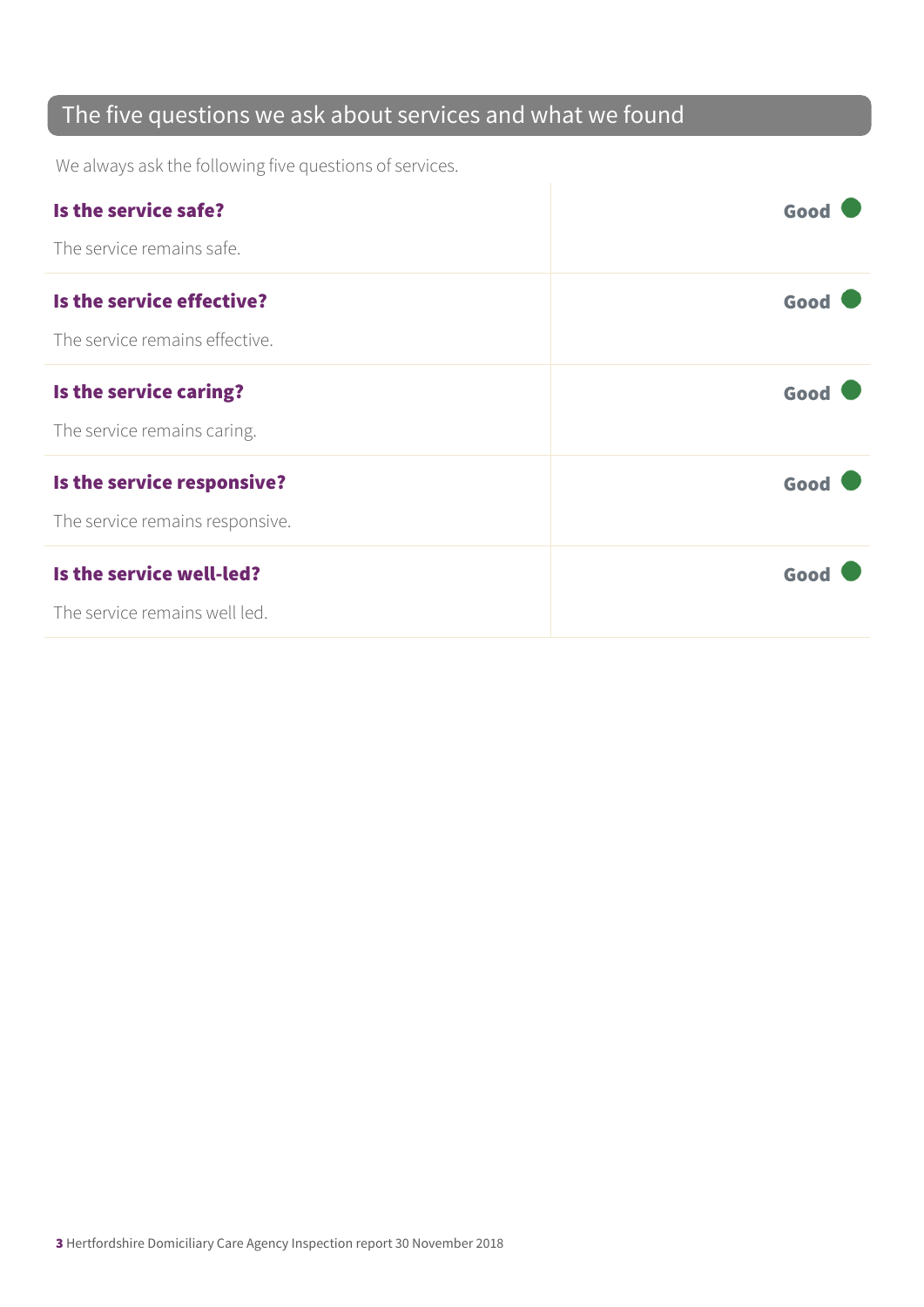

# Hertfordshire Domiciliary Care Agency

Detailed findings

#### Background to this inspection

We carried out this inspection under Section 60 of the Health and Social Care Act 2008 as part of our regulatory functions. This inspection was planned to check whether the provider was meeting the legal requirements and regulations associated with the Health and Social Care Act 2014 and to look at the overall quality of the service, and to provide a rating for the service under the Care Act 2014.

Before the inspection we reviewed information we held about the service including statutory notifications. Statutory notifications include information about important events which the provider is required to send us. We did not request a provider information return (PIR) for this inspection. This is information that the provider is required to send to us, which gives us some key information about the service and tells us what the service does well and any improvements they plan to make.

The inspection commenced on 13 November 2018 with a visit to the provider's office. The inspection was announced and carried out by two inspectors. We gave the provider 48 hours' notice of our intended inspection to make sure that appropriate staff were available to assist us with the inspection. Following the office visit, we visited two people in their homes and made calls to relatives to gather feedback about the service provided.

During the inspection we spoke with two people who used the service, two relatives, four staff members, a care co-ordinator and the registered manager and the operations manager. We reviewed information from service commissioners and health and social care professionals. We viewed information relating to three people's care and support. We also reviewed records relating to the management of the service.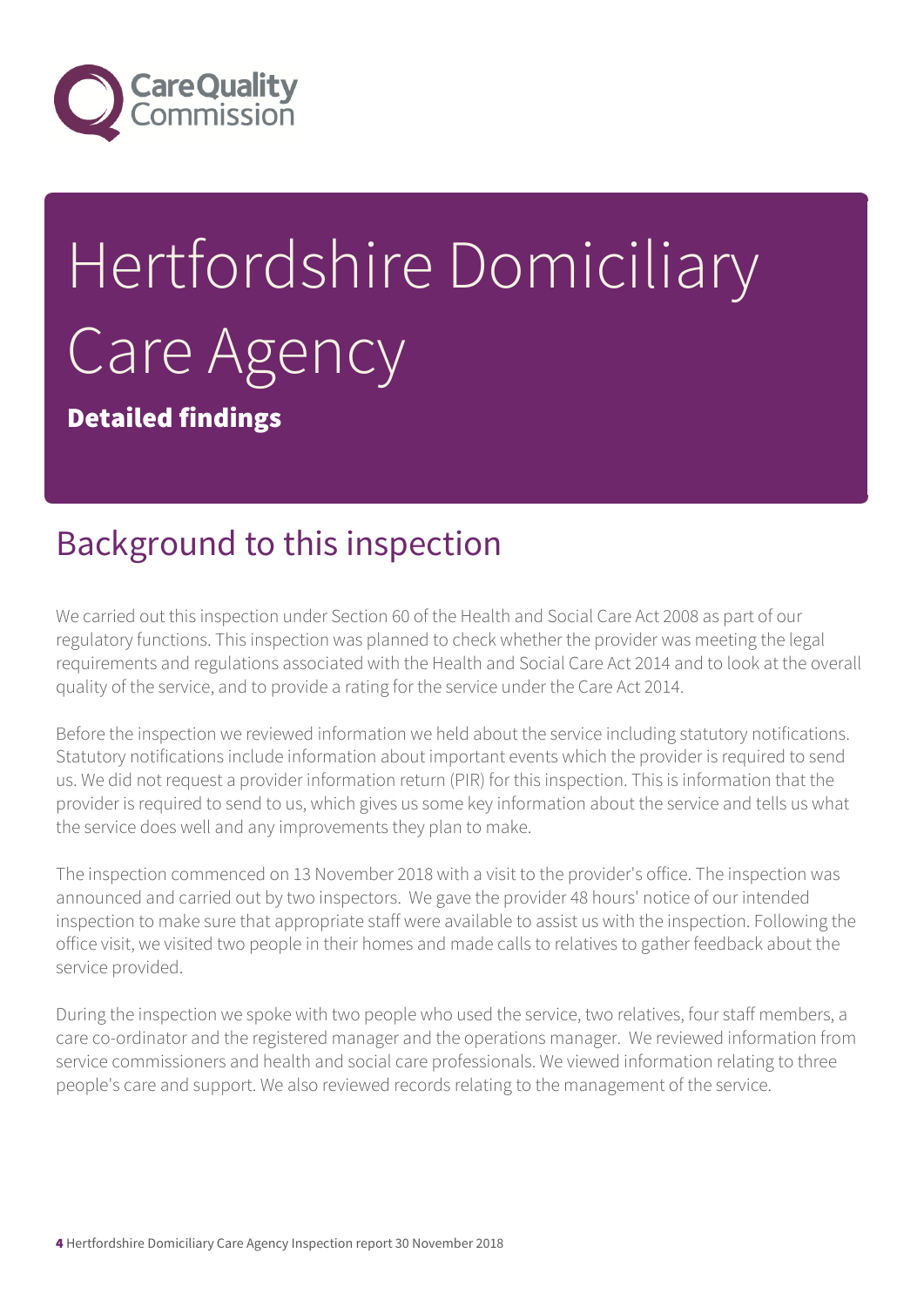#### Is the service safe?

## Our findings

People told us they felt safe using the service. Relatives also told us that they felt people were safe using the service. One relative said, "I think [person] is safe. When they [became unwell] they were soon off in an ambulance."

People were supported by staff who had a clear understanding of how to keep people safe. This included how to recognise and report abuse. Staff received regular training and updates. There was information available to people about what to do if they were worried or someone had treated them badly and staff supported people to make wise decisions.

Where potential risks to people's health, well-being or safety had been identified, these were assessed and reviewed regularly. Risk assessments were colour coded in a 'stop, think and go' format to help raise their profile. Risk assessments were in place for areas including household tasks, health conditions, mobility and general safety. These assessments were detailed and identified potential risks to people's safety and the controls in place to mitigate risk. All accidents and incidents were logged on the provider's electronic monitoring system so that they could be reviewed to ensure all remedial actions had been taken and the risk of a further incident was reduced.

Staff told us that there were regular checks of fire safety equipment and fire drills were completed, which included evacuating and involving people who used the service. Staff knew how to respond in the event of a fire.

People and their relatives and staff told us that there were enough staff available to meet people's needs. One person told us, "I get my support on time, but if running late will let me know." Another person who relied heavily on routine told us that they received their calls when they needed them. We reviewed the electronic call monitoring system and saw that missed or late calls were flagged to a member of the management team. This was then explored. The co-ordinator told us that this happened when phones were out of signal or a staff member had forgotten to log in. These instances were followed up with calls to staff and the response noted. There were staff vacancies but the management team were working to fill these and care was provided in staff absence by staff or agency staff known to the people they were supporting. Members of the management team also provided support if needed.

Safe and effective recruitment practices were followed to help make sure that all staff were suitable for working in a care setting. This included written references and criminal record checks. There was a spreadsheet kept of staff and all recruitment documents, performance and any changes to help ensure they maintained compliance with the provider's policies and regulations.

Some people needed support with their medicines. Staff received training and regular competency assessments. There were also daily checks by staff and monthly audits to ensure safe practice was followed.

There were systems in place to help promote infection control. Staff had received training and the subject of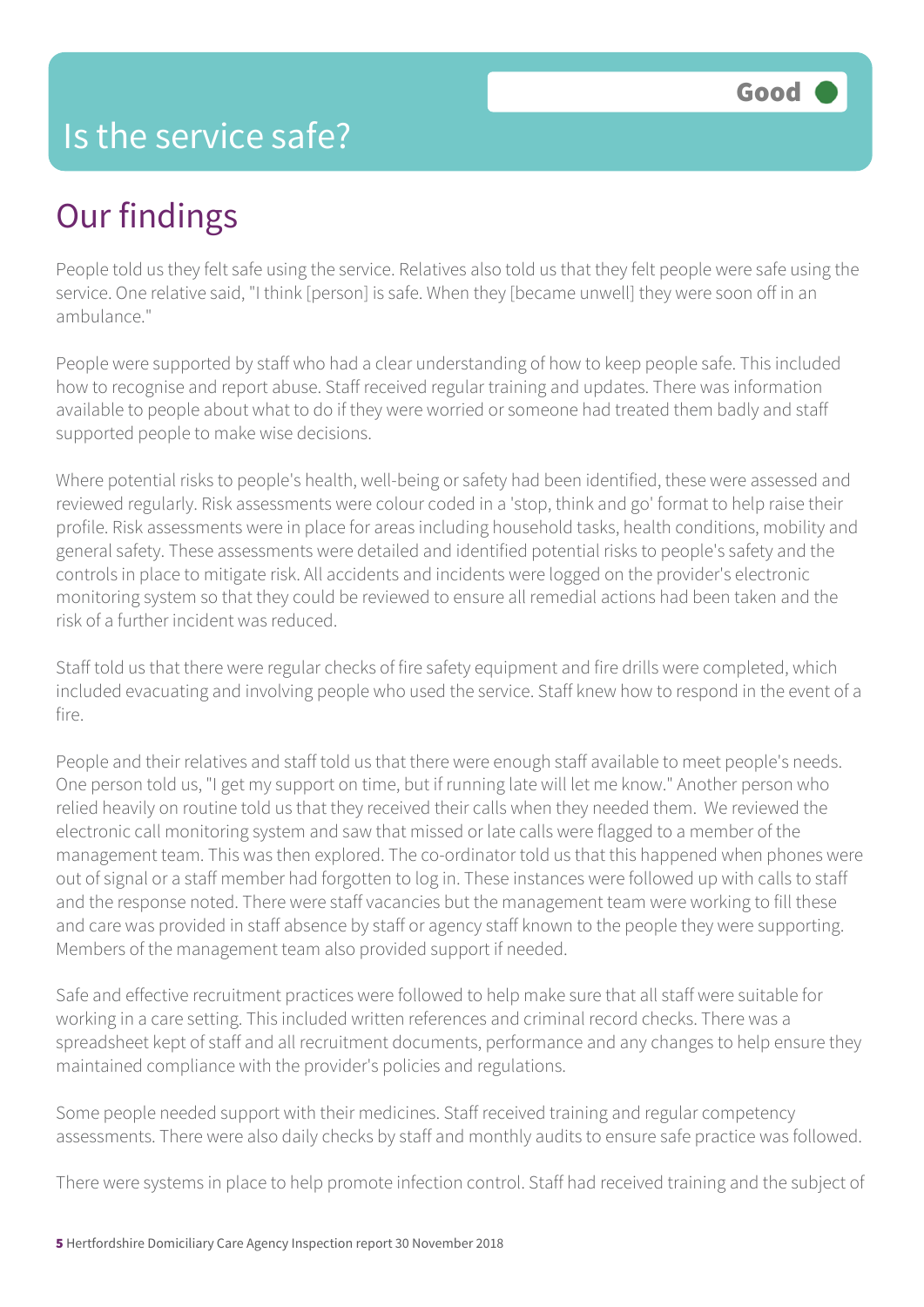cleanliness was discussed at tenant's meetings with people they supported.

Lessons learned were shared at team meetings, supervisions or as needed. We noted that any issues were discussed and remedial actions put into place. One staff member told us, "We have handovers and discuss what's going on. It's a good team, we all communicate really well. We are here to support the people."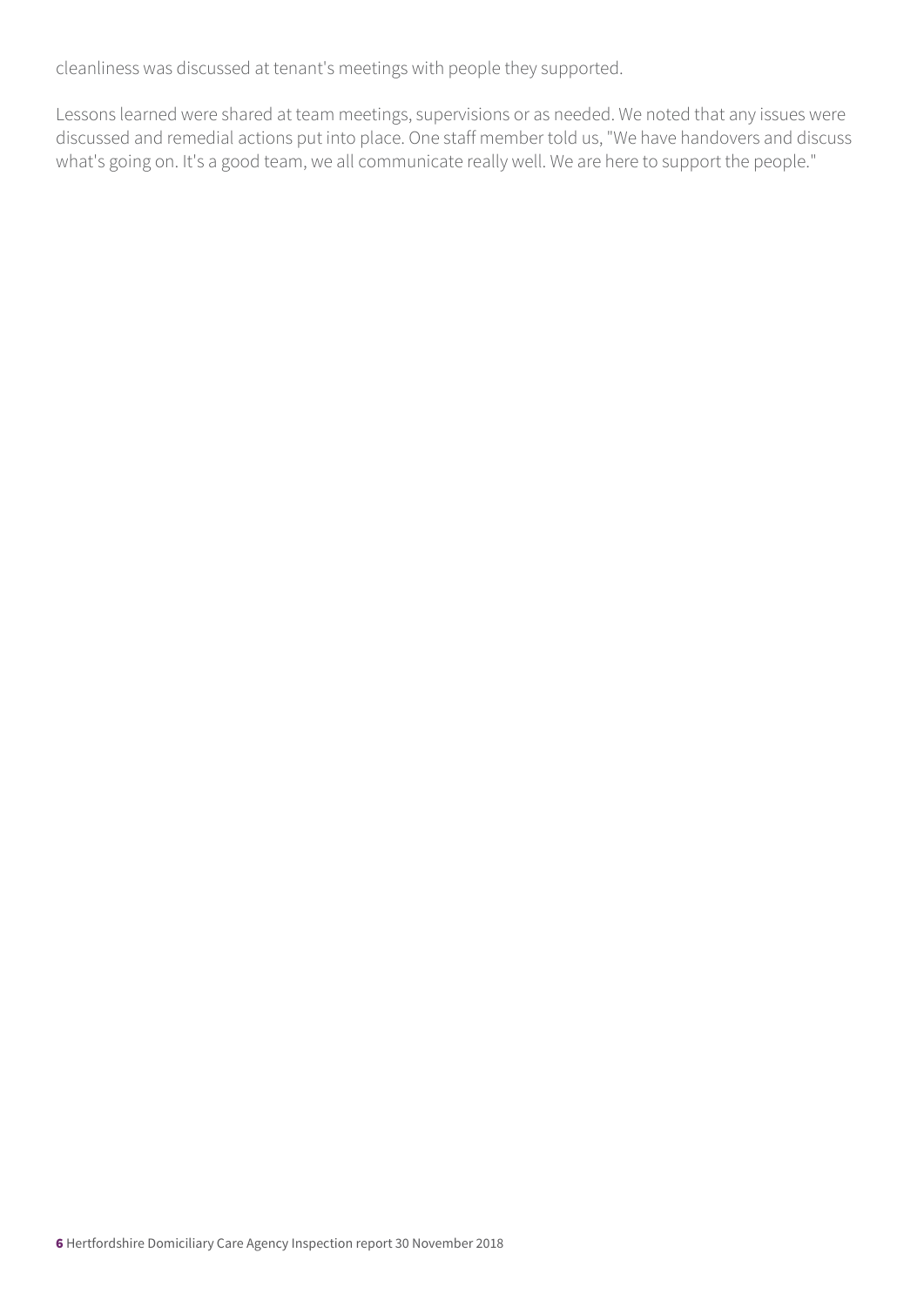#### Is the service effective?

## Our findings

People told us that they felt staff were skilled and knowledgeable. One person said, "They taught me how to do on line shopping." A relative told us, "New staff spend time with [person] when they start, they are not just left with [them] straight away."

Staff received training to support them to be able to care for people safely. This included training such as moving and handling, first aid, fire safety and safeguarding. There was also training relating to needs of people such as epilepsy management, and mental health awareness. Staff told us that there was enough training. One staff member said, "I have supervisions and I had an induction. Training is always discussed. I have training sessions booked." Staff told us that they felt supported and were able to approach the management team for additional support at any time.

The Mental Capacity Act 2005 (MCA) provides a legal framework for making particular decisions on behalf of people who may lack the mental capacity to do so for themselves. The Act requires that, as far as possible, people make their own decisions and are helped to do so when needed. When they lack mental capacity to take particular decisions, any made on their behalf must be in their best interests and as least restrictive as possible. We checked whether the service was working within the principles of the MCA and found that they were.

Some people who were supported by the service had capacity to make their own decisions. Others had fluctuating capacity. People were supported to make their own decisions about how they spent their day. One person said, "Staff talk to me ask me what I want. I go out when I want." Staff supported people to ensure they had all the information they needed to make an informed decision. Best interest decisions were made with all people relevant to the person and the decision to be made. A staff member told us, "Always assume they have capacity because choice is important. Choice is the biggest thing, we always ask what people want."

People were supported to eat and drink if needed. Some people managed this independently. One person told us, "They cook with me and give me advice on healthy food." Staff told us how they had worked with another person to increase their ability to cook for themselves. They said, "The big thing we have worked on with [person] is [their] cooking. This helps support [their] independence."

People were supported if needed to manage their day to day health needs. If they were unable access to health care and social care professionals independently, staff assisted them with making and attending appointments. One person who had experienced a health issue told us that during their recovery staff were there with them every step of the way and provided the care and support they needed.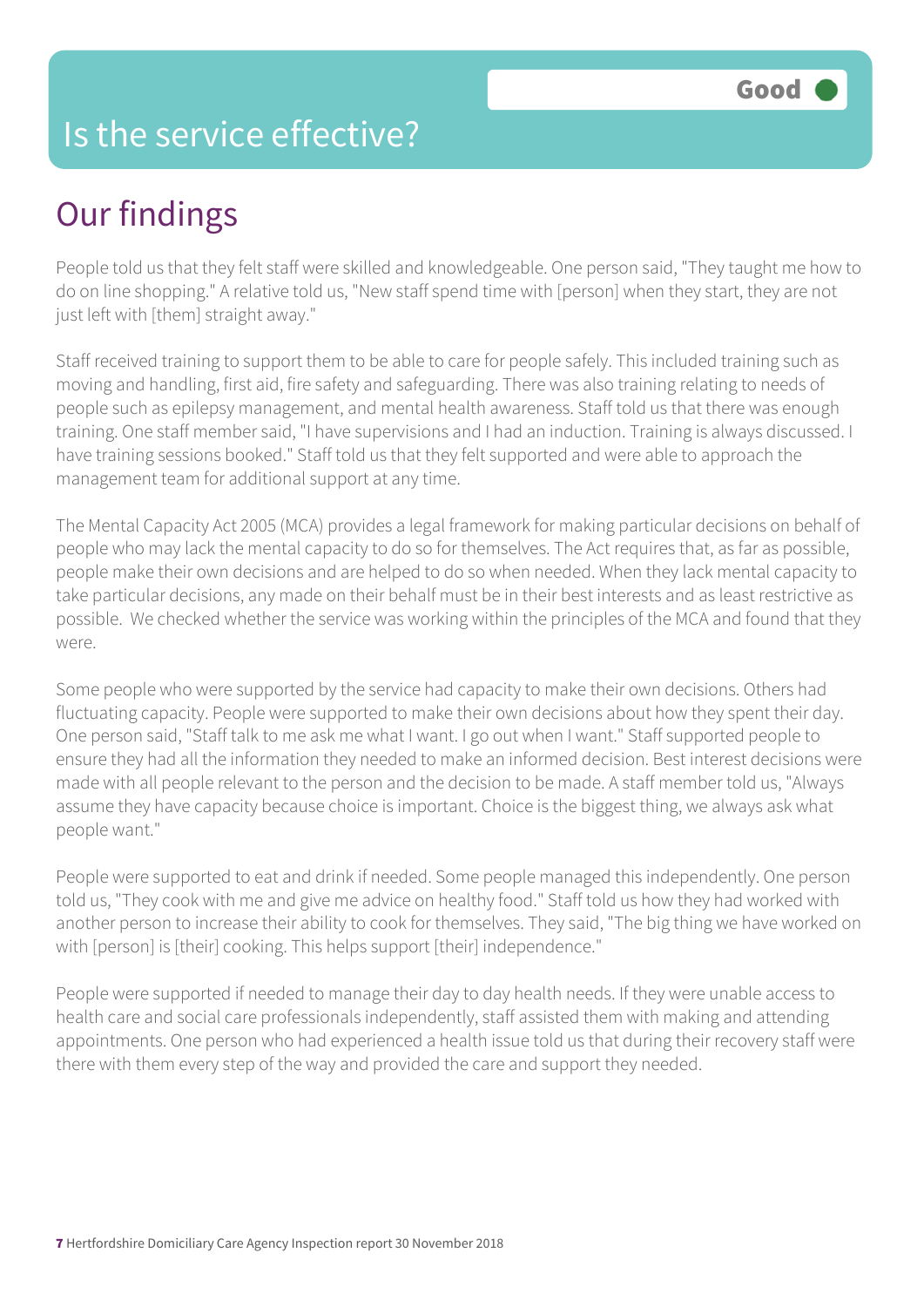## Our findings

People told us that staff were kind and caring. One person said, "Staff are kind, if I need something they bend over backwards to help." They went on to say, "Staff are lovely they are not hypocrites. We have a great relationship, they're like friends to me." Another person said told us, "Staff are helpful and kind, they make me feel comfortable."

One During visits to people's homes we noted that staff were kind and friendly with people. We saw them interact with people in a warm and caring way. Staff listened to people and gave people time to verbalise what they were communicating. Staff respected people and supported them with dignity.

People were involved in reviews of their care. Plans detailed ways in which staff could try to encourage people's involvement by offering choices and supporting them to live independently where possible. People were at the heart of the plans and the way they wanted to be supported and live their lives. One person told us, "Every month we sit down to discuss my care. I am very involved. I am happier than ever. They are much better than the last [company that provided care]." A relative told us, "I feel much more involved since [registered manager] has been there." Plans included what people liked about the person, their strengths and how to support the person well.

Staff had about a good understanding of people's needs, life histories and preferences. They were able to tell us about people's health, families and important relationships and their interests. We found that people's preferences and wishes were respected. For example, one person only wanted personal care delivered by female staff and this was always respected. The operations manager told us it was important that this was respected. They said, "I would feel uncomfortable so I would imagine it could be the same for everyone."

People were encouraged maintain relationships in whatever form they took. This included with family member and friends. Staff supported people with visits to family members and contacting them.

People's records were stored securely to promote confidentiality for people who used the service.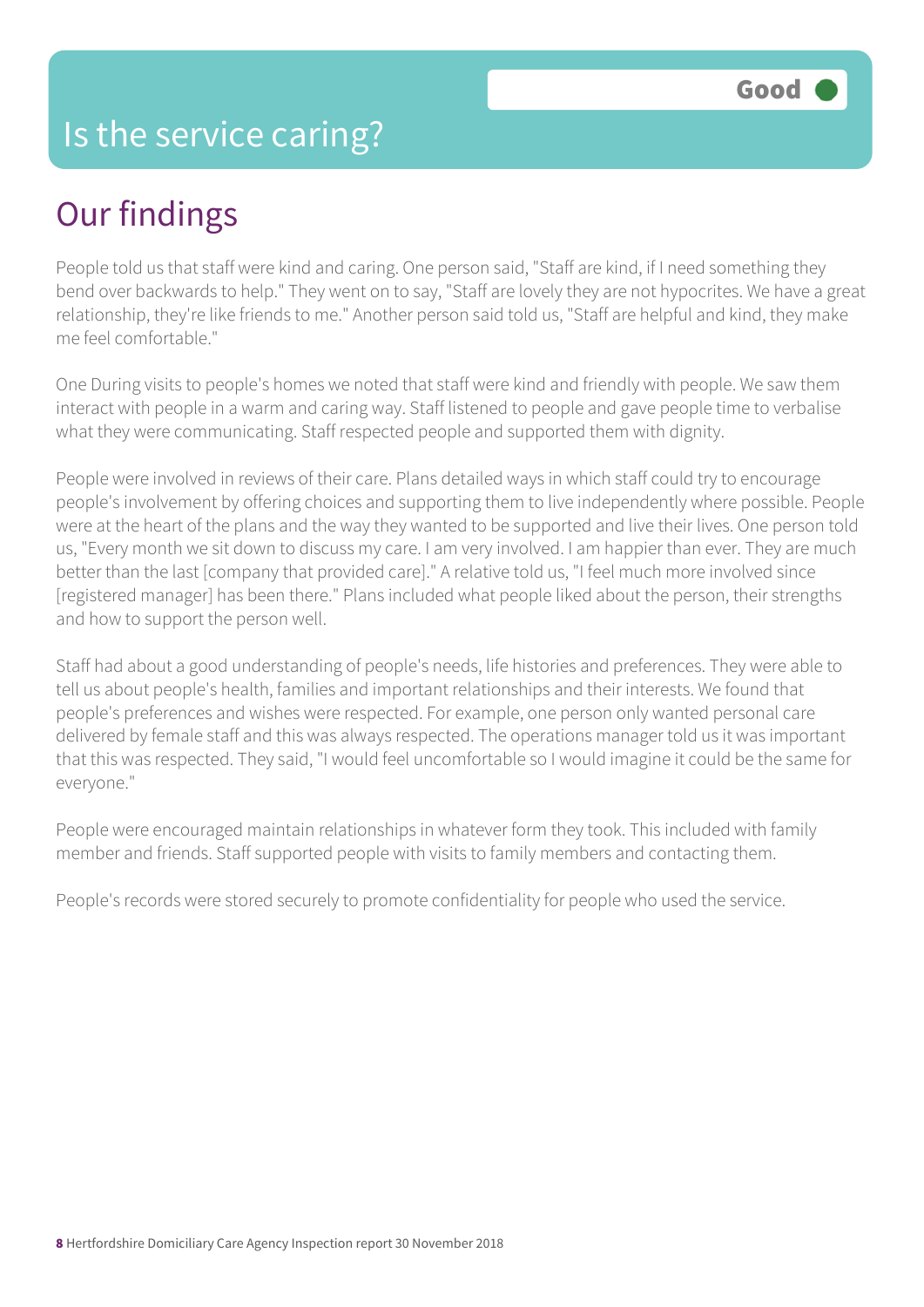#### Is the service responsive?

## Our findings

People told us that they received care that met their needs. One person said, "If I need help, I can call them." We noted that support was changed when people's needs increased or decreased. Another person said, "The care has been very good, I had a [health condition] and they have been excellent."

People's care plans were detailed and person centred. They included information that enabled staff to promote independence where people were able and provide care in a way people preferred. We saw, and people told us, that people were involved in all reviews and were the key person to make and agree plans for care and support. Staff confirmed that they read the plans to ensure they had up to date knowledge of people's needs. One staff member said, "We have to read and sign the care plans to show we have done this." Plans included what a typical day should look like to help them support people in the way they liked.

The service did not routinely provide nursing care and the registered manager told us that they had not yet needed to provide end of life care for people. However, they had prepared for it by ensuring there was a policy and process to follow should the need arise.

People were supported to take part in activities in and outside of their own homes which reflected hobbies, interests and preferences. We saw that people were supported and encouraged to take on employment or attend college. Workbooks were in place to help people prepare for this. People told us that staff supported people to do things that they enjoyed. Staff knew what people enjoyed and facilitated this.

Complaints and concerns raised had been fully investigated. People told us that they knew how to raise concerns but had not needed to. One person said, "I know how to complain and who to contact." A relative told us, "Since [registered manager] started, if things do come up, they are dealt with much quicker." People were involved in meetings to discuss any issues or suggestions to the service. The registered manager also visited people regularly to obtain their views. One person said, "[Registered manager] comes to check how things are with me."